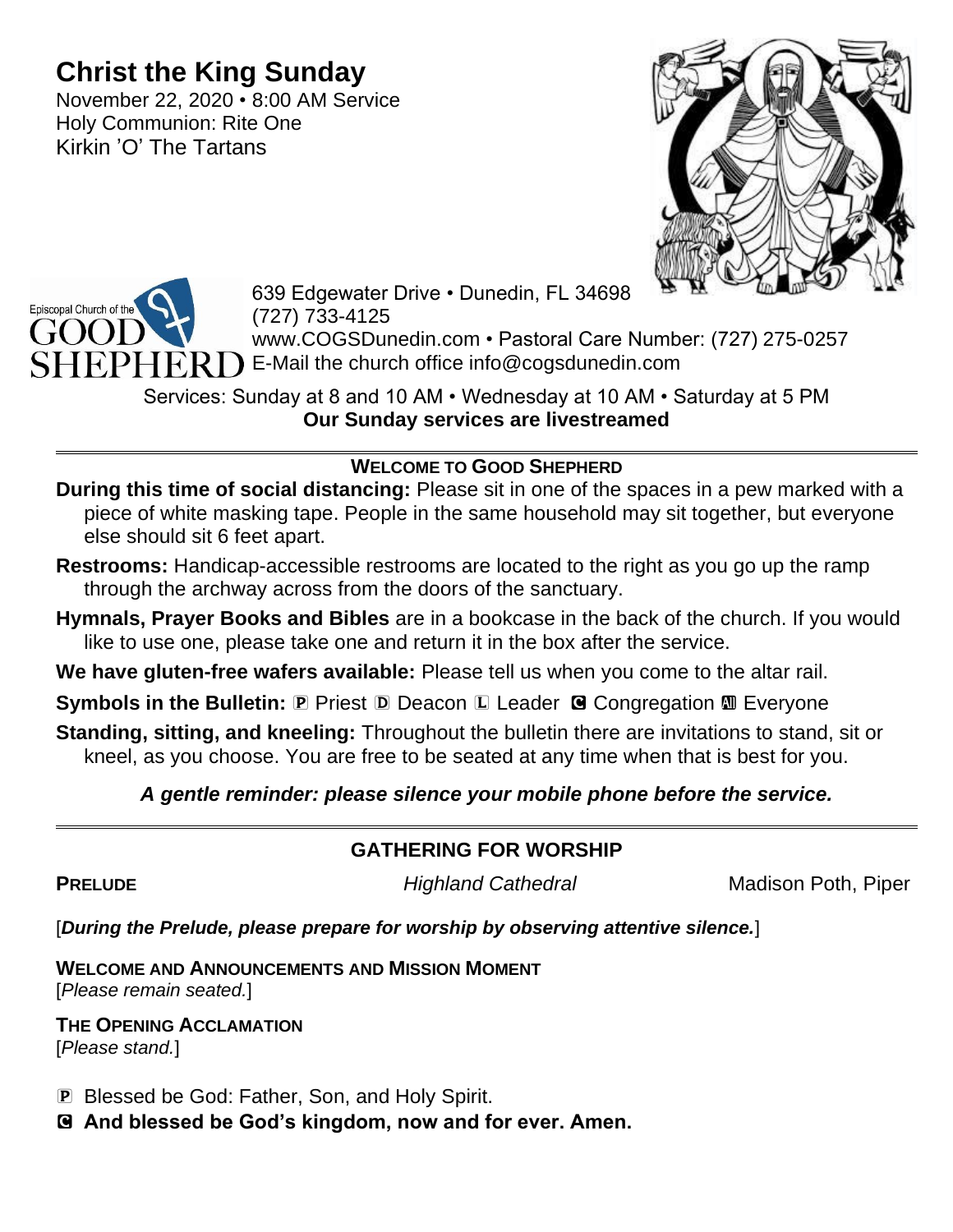#### **COLLECT FOR PURITY**

- a **Almighty God, unto whom all hearts are open, all desires known, and from whom no secrets are hid. Cleanse the thoughts of our hearts by the inspiration of thy Holy Spirit, that we may perfectly love thee, and worthily magnify thy holy Name; through Christ our Lord. Amen.**
- **P** Lord, have mercy upon us.
- C **Christ, have mercy upon us.**
- P Lord, have mercy upon us.

#### **COLLECT OF THE DAY**

- P The Lord be with you.
- C **And with thy Spirit.**
- P Let us pray. . . . Almighty and everlasting God, whose will it is to restore all things in your well-beloved Son, the King of kings and Lord of lords: Mercifully grant that the peoples of the earth, divided and enslaved by sin, may be freed and brought together under his most gracious rule; who lives and reigns with you and the Holy Spirit, one God, now and for ever.

#### C **Amen.**

### **THE WORD OF GOD**

**The Readings:** Ezekiel 34:11-16, 20-24, Psalm 100, Ephesians 1:15-23, Matthew 25:31-46 [*Please be seated.*]

### **The First Reading**

L *The First Reading is taken from Ezekiel, Chapter 34…*

Thus says the Lord GOD: I myself will search for my sheep, and will seek them out. As shepherds seek out their flocks when they are among their scattered sheep, so I will seek out my sheep. I will rescue them from all the places to which they have been scattered on a day of clouds and thick darkness. I will bring them out from the peoples and gather them from the countries, and will bring them into their own land; and I will feed them on the mountains of Israel, by the watercourses, and in all the inhabited parts of the land. I will feed them with good pasture, and the mountain heights of Israel shall be their pasture; there they shall lie down in good grazing land, and they shall feed on rich pasture on the mountains of Israel. I myself will be the shepherd of my sheep, and I will make them lie down, says the Lord GOD. I will seek the lost, and I will bring back the strayed, and I will bind up the injured, and I will strengthen the weak, but the fat and the strong I will destroy. I will feed them with justice. Therefore, thus says the Lord GOD to them: I myself will judge between the fat sheep and the lean sheep. Because you pushed with flank and shoulder, and butted at all the weak animals with your horns until you scattered them far and wide, I will save my flock, and they shall no longer be ravaged; and I will judge between sheep and sheep. I will set up over them one shepherd, my servant David, and he shall feed them: he shall feed them and be their shepherd. And I, the LORD, will be their God, and my servant David shall be prince among them; I, the LORD, have spoken.

L The Word of the Lord.

### C **Thanks be to God.**

### **The Psalm**

L *We will read responsively Psalm 100…*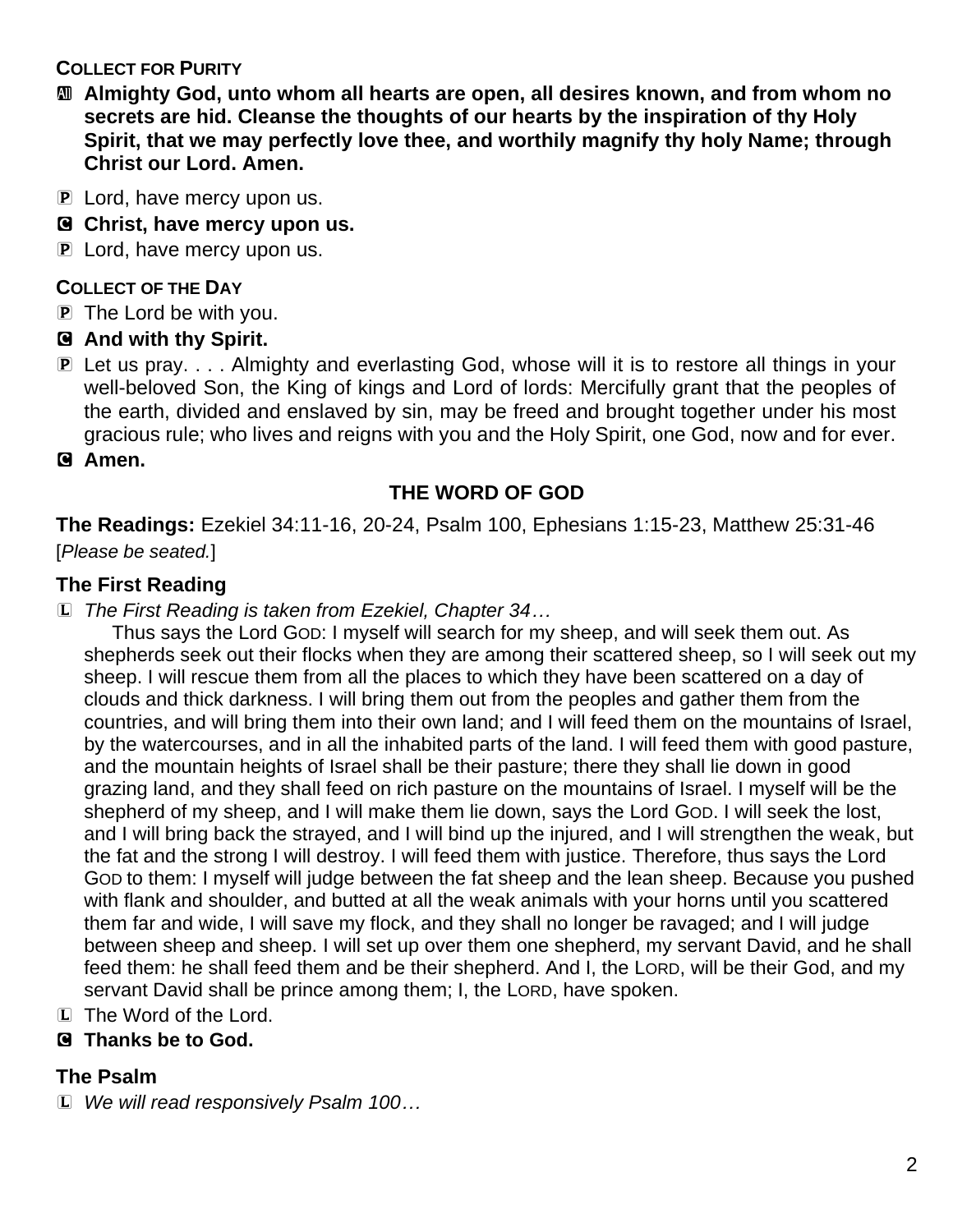- L Be joyful in the LORD, all you lands; serve the LORD with gladness and come before his presence with a song.
- C **Know this: The Lord himself is God; he himself has made us, and we are his; we are his people and the sheep of his pasture.**
- L Enter his gates with thanksgiving; go into his courts with praise; give thanks to him and call upon his Name.
- C **For the Lord is good; his mercy is everlasting; and his faithfulness endures from age to age.**

### **The Second Reading**

L *The Second Reading is taken from Ephesians, chapter 1*

I have heard of your faith in the Lord Jesus and your love toward all the saints, and for this reason I do not cease to give thanks for you as I remember you in my prayers. I pray that the God of our Lord Jesus Christ, the Father of glory, may give you a spirit of wisdom and revelation as you come to know him, so that, with the eyes of your heart enlightened, you may know what is the hope to which he has called you, what are the riches of his glorious inheritance among the saints, and what is the immeasurable greatness of his power for us who believe, according to the working of his great power. God put this power to work in Christ when he raised him from the dead and seated him at his right hand in the heavenly places, far above all rule and authority and power and dominion, and above every name that is named, not only in this age but also in the age to come. And he has put all things under his feet and has made him the head over all things for the church, which is his body, the fullness of him who fills all in all.

- L The Word of the Lord.
- C **Thanks be to God.**

# **The Gospel**

[*Please stand.*]

D The Holy Gospel of our Lord Jesus Christ according to Matthew.

# C **Glory be to thee, O Lord.**

D Jesus said, "When the Son of Man comes in his glory, and all the angels with him, then he will sit on the throne of his glory. All the nations will be gathered before him, and he will separate people one from another as a shepherd separates the sheep from the goats, and he will put the sheep at his right hand and the goats at the left. Then the king will say to those at his right hand, 'Come, you that are blessed by my Father, inherit the kingdom prepared for you from the foundation of the world; for I was hungry and you gave me food, I was thirsty and you gave me something to drink, I was a stranger and you welcomed me, I was naked and you gave me clothing, I was sick and you took care of me, I was in prison and you visited me.' Then the righteous will answer him, 'Lord, when was it that we saw you hungry and gave you food, or thirsty and gave you something to drink? And when was it that we saw you a stranger and welcomed you, or naked and gave you clothing? And when was it that we saw you sick or in prison and visited you?' And the king will answer them, 'Truly I tell you, just as you did it to one of the least of these who are members of my family, you did it to me.' Then he will say to those at his left hand, 'You that are accursed, depart from me into the eternal fire prepared for the devil and his angels; for I was hungry and you gave me no food, I was thirsty and you gave me nothing to drink, I was a stranger and you did not welcome me, naked and you did not give me clothing, sick and in prison and you did not visit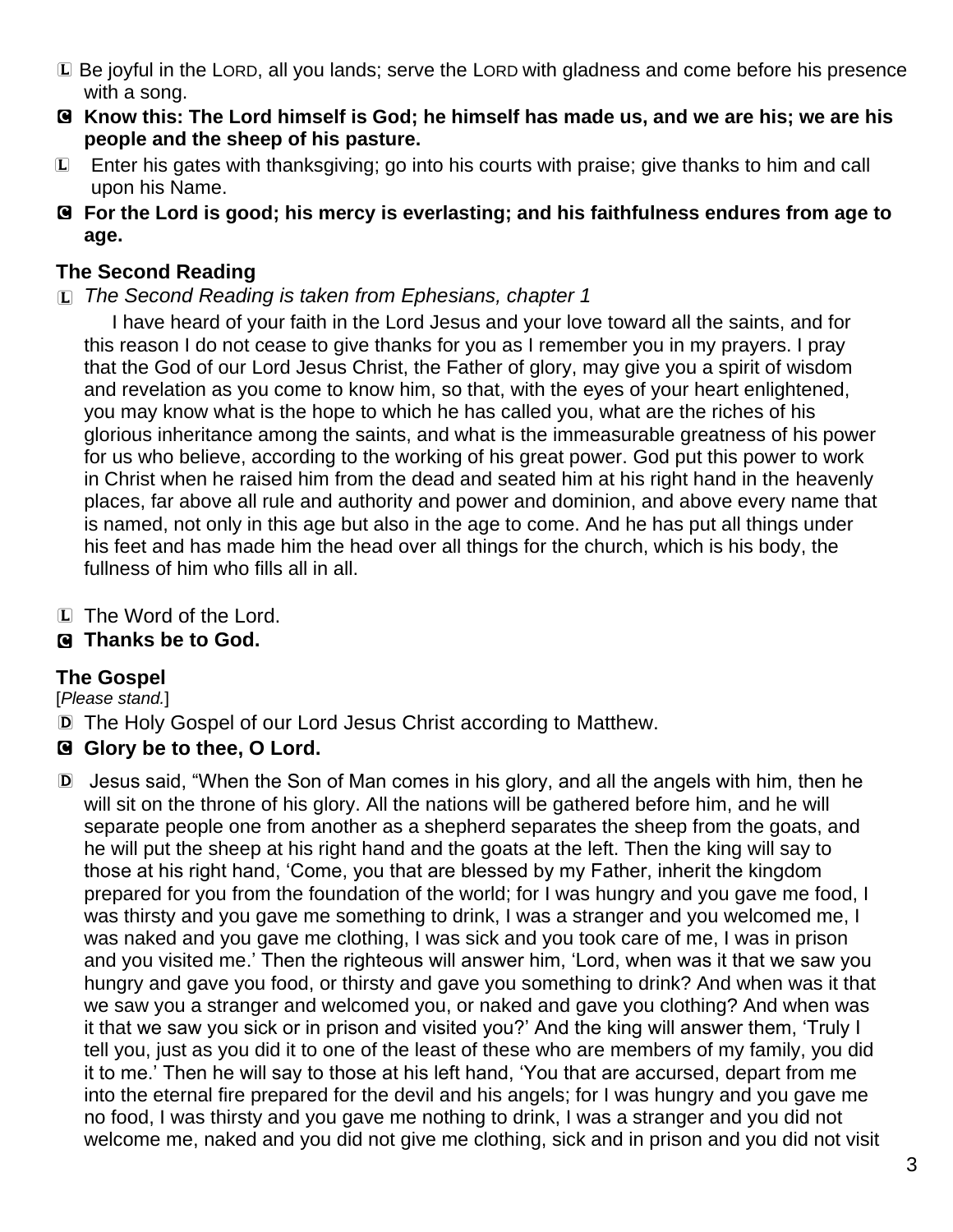me.' Then they also will answer, 'Lord, when was it that we saw you hungry or thirsty or a stranger or naked or sick or in prison, and did not take care of you?' Then he will answer them, 'Truly I tell you, just as you did not do it to one of the least of these, you did not do it to me.' And these will go away into eternal punishment, but the righteous into eternal life."

- D The Gospel of the Lord.
- C **Praise be to thee, O Christ.**

[Please be seated.]

**THE SERMON** Michael Durning

**THE NICENE CREED**  [*Please stand.*]

C **We believe in one God, the Father, the Almighty, maker of heaven and earth, of all that is, seen and unseen.** 

**We believe in one Lord, Jesus Christ, the only Son of God, eternally begotten of the Father, God from God, Light from Light, true God from true God, begotten, not made, of one Being with the Father. Through him all things were made. For us and for our salvation he came down from heaven: by the power of the Holy Spirit he became incarnate from the Virgin Mary, and was made man. For our sake he was crucified under Pontius Pilate; he suffered death and was buried. On the third day he rose again in accordance with the Scriptures; he ascended into heaven and is seated at the right hand of the Father. He will come again in glory to judge the living and the dead, and his kingdom will have no end.**

**We believe in the Holy Spirit, the Lord, the giver of life, who proceeds from the Father and the Son. With the Father and the Son he is worshiped and glorified. He has spoken through the Prophets. We believe in one holy catholic and apostolic Church. We acknowledge one baptism for the forgiveness of sins. We look for the resurrection of the dead, and the life of the world to come. Amen.**

#### **THE PRAYERS OF THE PEOPLE** *[Please sit, stand, or kneel, as you prefer.]*

D Let us pray for the whole state of Christ's Church and the world.

L Almighty and everliving God, who in thy holy Word hast taught us to make prayers, and supplications, and to give thanks for all humanity. Receive these our prayers which we offer unto thy divine Majesty, beseeching thee to inspire continually the Universal Church with the spirit of truth, unity, and concord; and grant that all those who do confess thy holy Name may agree in the truth of thy holy Word, and live in unity and godly love. God of Peace,

#### C **Hear our prayer.**

- L Give grace, O heavenly Father, to all bishops, especially to Michael, our Presiding Bishop; Dabney, our Bishop; Barry and Michael, our Assisting Bishops; Michael, our Priest in Charge; and Cindy, our Deacon; to our companion diocese of the Dominican Republic; to these Episcopal Churches in our Diocese; Church of the Redeemer, Sarasota, St. Margaret of Scotland, Sarasota; St. Nathaniel's, North Port; Church of the Good Shepherd, Venice, and the Clearwater Deanery Collaboration Partners; and to all priests, deacons, and the laity in their ministry; that they may, both by their life and doctrine, set forth thy true and lively Word, and rightly and duly administer thy holy Sacraments. God of Peace,
- C **Hear our prayer.**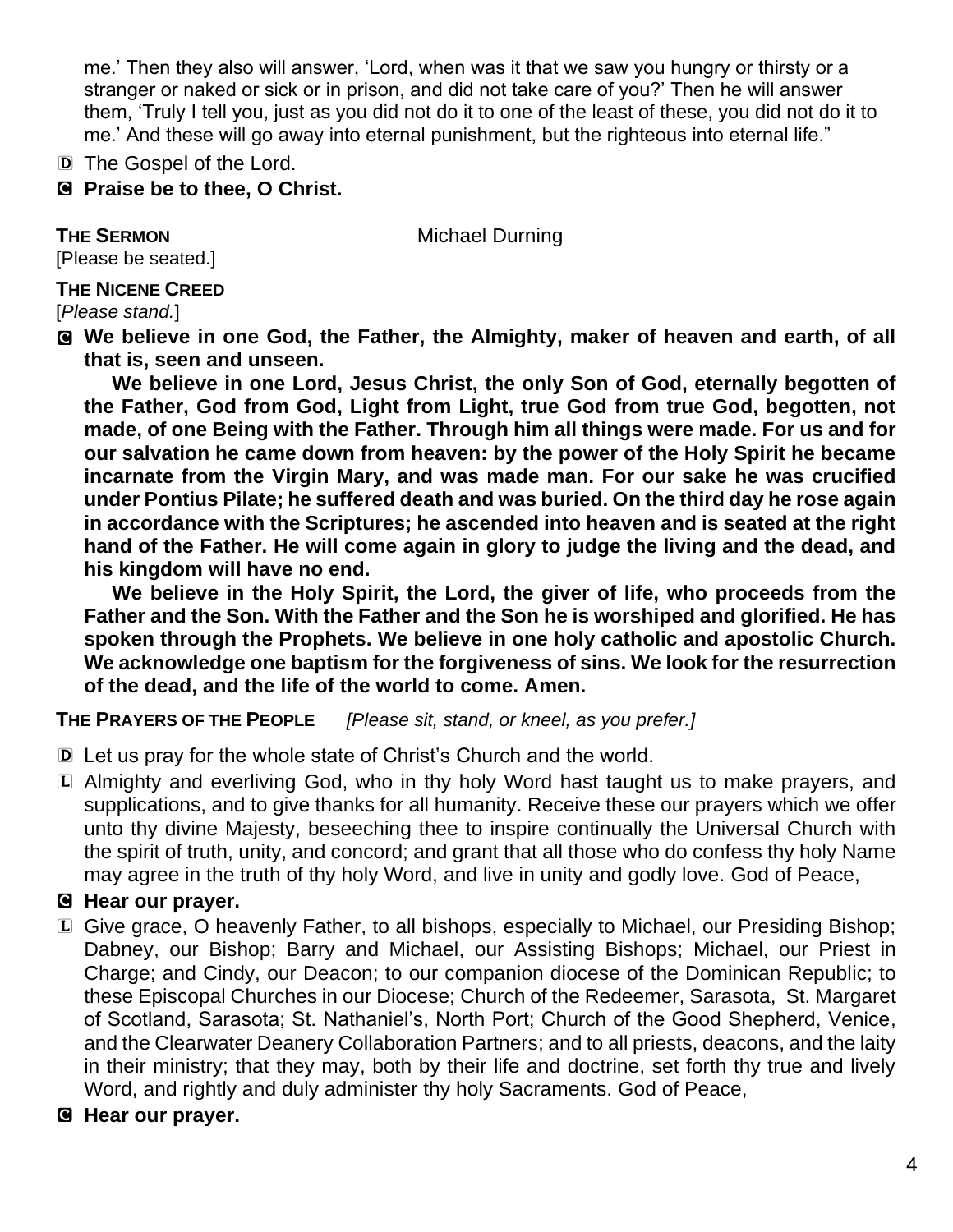L And to all thy people give thy heavenly grace, and especially to this congregation here present; that, with meek heart and due reverence, they may hear and receive thy holy Word, truly serving thee in holiness and righteousness all the days of their life. God of Peace,

# C **Hear our prayer.**

L We pray for the leaders of this nation, for those newly-elected to public office, the Congress, the President, and all others in authority. May they be guided by your Wisdom, and find strength and courage to know and accomplish your purposes in the midst of these days. God of Peace,

# C **Hear our prayer.**

L And we most humbly beseech thee, of thy goodness, O Lord, to comfort and succor [*add handwritten names from notebook*] and all those who, in this transitory life, are in trouble, sorrow, need, sickness, or any other adversity, especially those listed in the weekly news who have asked for our prayers, and those we now name, aloud or in our hearts. [*Leave time…*] God of Peace,

# C **Hear our prayer.**

L Open, O Lord, the eyes of all people to behold thy gracious hand in all thy works, that, rejoicing in thy whole creation, they may honor thee with their substance, and be faithful stewards of thy bounty. We give thanks for the flowers given today to the Glory of God, and for the birthdays this coming week of Sarah Guerrie, Jaclyn Chisholm, Troy Abel, Patrick Brinsko, and for those celebrating anniversaries last week, Michael & Bonnie Jean Durning, and this week, Robert & Barbara Colacicco, God of Peace,

### C **Hear our prayer.**

L And we also bless thy holy Name for all thy servants departed this life in thy faith and fear, [*especially… add names from notebook*] and those we name, aloud or in our hearts. [*Leave time…*] We beseech thee to grant them continual growth in thy love and service; and to grant us grace so to follow the good examples of all thy saints, that with them we may be partakers of thy heavenly kingdom. God of Peace,

# C **Hear our prayer.**

- L Empower, O Lord, our Search Committee and Vestry as we pray….
- C **Almighty God, giver of every good gift: Look graciously on our Church, and so guide the minds of those who shall choose a rector for this parish, that we may receive a faithful pastor, who will care for your people and equip us for our ministries; through Jesus Christ our Lord. Amen**
- L Grant these our prayers, O Father, for Jesus Christ's sake, our only Mediator and Advocate.
- C **Amen.**

# **THE CONFESSION AND ABSOLUTION**

[*Please kneel or stand.*]

- D Let us humbly confess our sins unto Almighty God. [*Silence is kept.*] Most merciful God, . . .
- a **We confess that we have sinned against thee in thought, word, and deed, by what we have done, and by what we have left undone. We have not loved thee with our whole heart; we have not loved our neighbors as ourselves. We are truly sorry and we humbly repent. For the sake of thy Son Jesus Christ, have mercy on us and forgive us; that we may delight in thy will, and walk in thy ways, to the glory of thy Name. Amen.**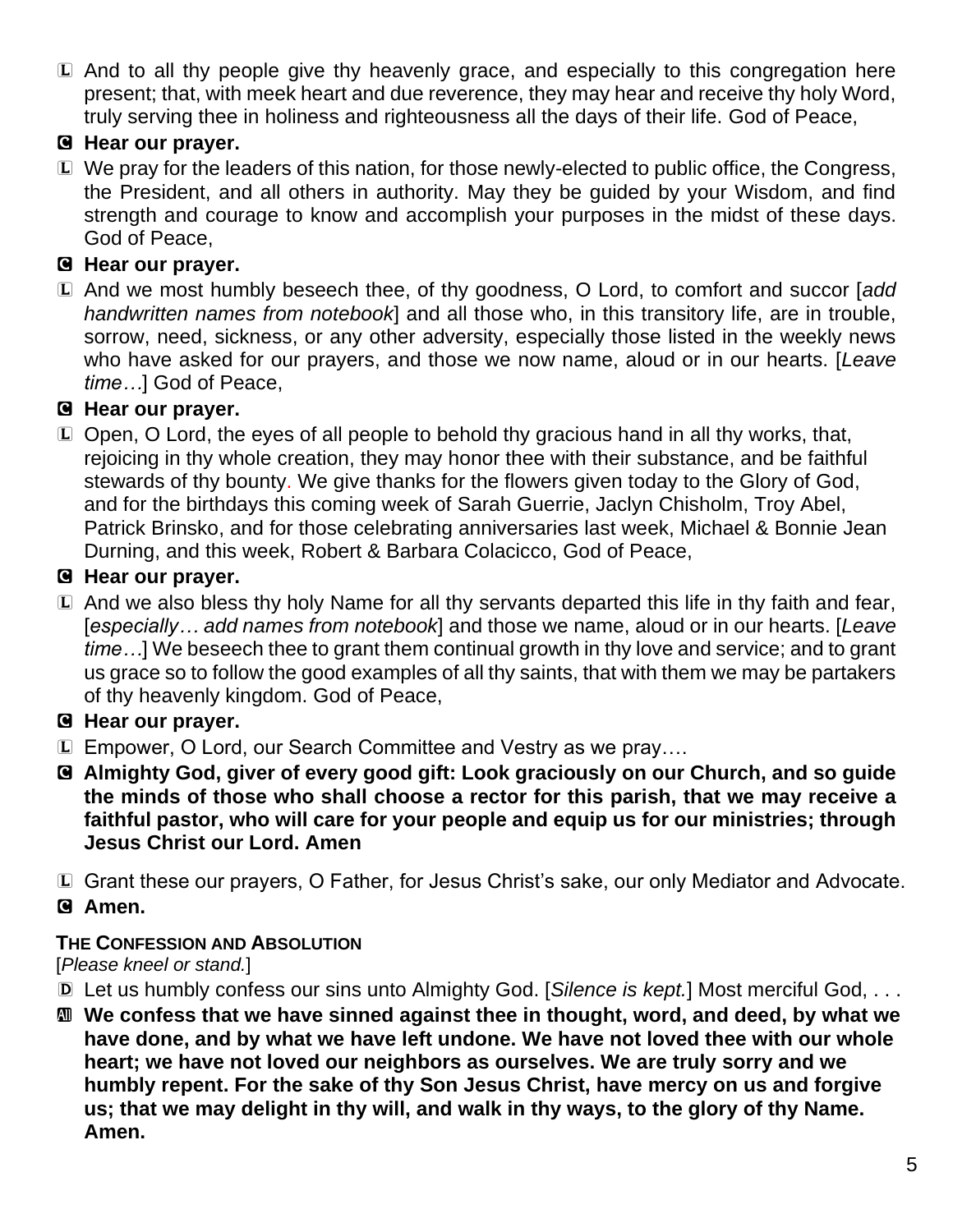P Almighty God, our heavenly Father, who of his great mercy hath promised forgiveness of sins to all those who with hearty repentance and true faith turn unto him, have mercy upon you, pardon and deliver you from all your sins, confirm and strengthen you in all goodness, and bring you to everlasting life; through Jesus Christ our Lord.

#### C **Amen.**

#### **THE GREETING OF PEACE**

[*Please stand. During this time of social distancing, a wave or bow, accompanied by a smile and "the Peace of the Lord be with you," will do nicely.*]

- P The peace of the Lord be always with you.
- C **And with thy spirit.**

# **THE HOLY COMMUNION**

### **THE OFFERTORY SENTENCE**

D Through Christ let us continually offer to God the sacrifice of praise, that is, the fruit of lips that acknowledge his Name. But to do good and to distribute, forget not; for with such sacrifices God is well pleased.

[*Please be seated. The offering plates are on stands in the front and the back of the church. If you wish, you may place an offering there.*]

### **OFFERTORY**

#### **THE PRESENTATION OF THE OFFERINGS**

[*Please stand when invited by the Deacon.*]

- D As we receive these gifts, we acknowledge
- C **All things come from thee, O Lord, and of thine own have we given thee.**

**THE GREAT THANKSGIVING:** Eucharistic Prayer II

- P The Lord be with you.
- C **And with thy spirit.**
- P Lift up your hearts.
- C **We lift them up unto the Lord.**
- **P** Let us give thanks unto our Lord God.
- C **It is meet and right so to do.**
- P It is very meet, right, and our bounden duty, that we should at all times, and in all places, give thanks unto thee, O Lord, holy Father, almighty, everlasting God. Creator of the light and source of life, who hast made us in thine image, and called us to new life in Jesus Christ our Lord. Therefore, with Angels and Archangels, and with all the company of heaven, we laud and magnify thy glorious Name; evermore praising thee, and saying,
- C **Holy, holy, holy, Lord God of Hosts: Heaven and earth are full of thy glory. Glory be to thee, O Lord Most High. Blessed is he that cometh in the name of the Lord. Hosanna in the highest.**

[*Please kneel or stand, as you choose.*]

P All glory be to thee, O Lord our God, for that thou didst create heaven and earth, and didst make us in thine own image; and, of thy tender mercy, didst give thine only Son Jesus Christ to take our nature upon him, and to suffer death upon the cross for our redemption. He made there a full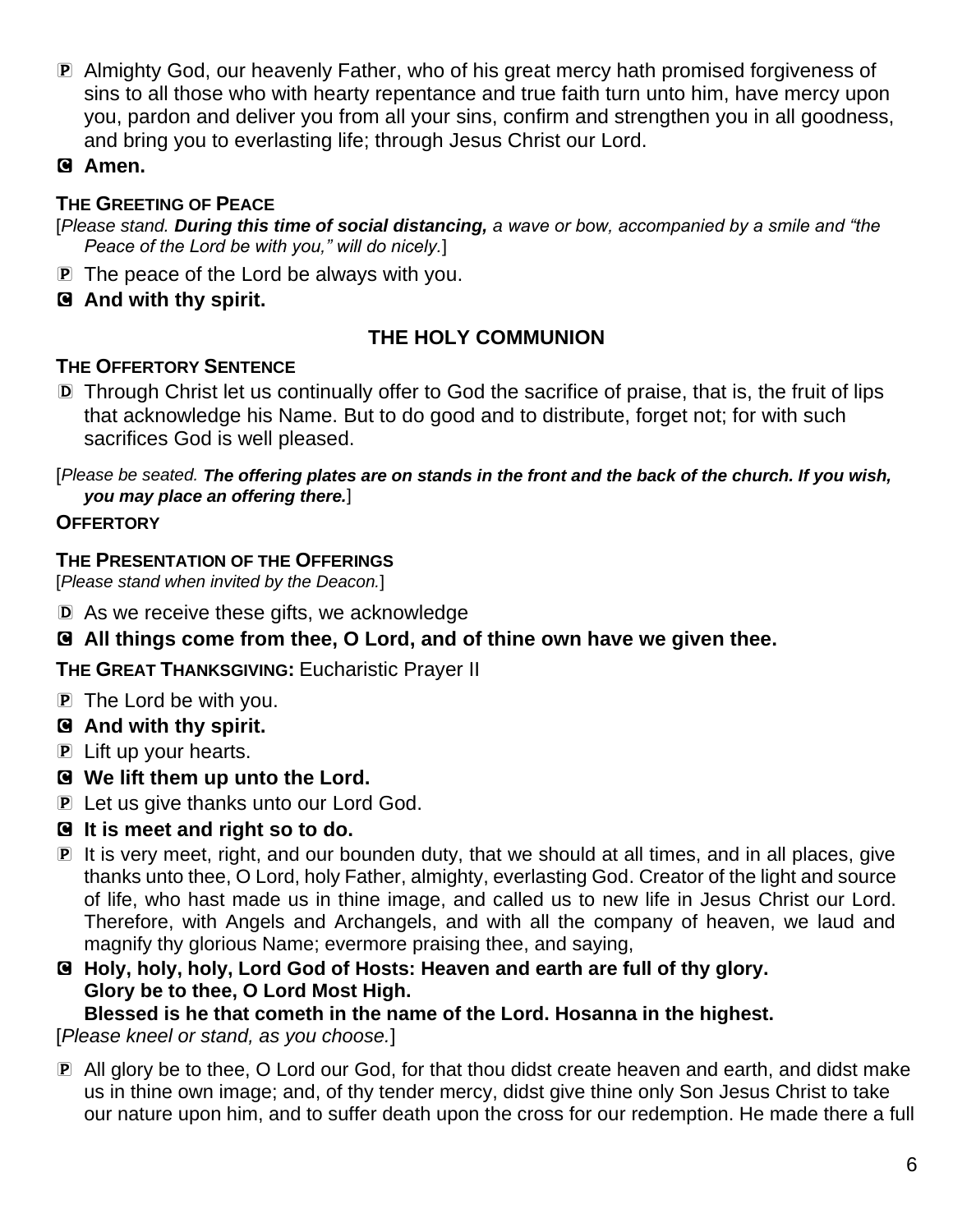and perfect sacrifice for the whole world; and did institute, and in his holy Gospel command us to continue, a perpetual memory of that his precious death and sacrifice, until his coming again.

- P For in the night in which he was betrayed, he took bread; and when he had given thanks to thee, he broke it, and gave it to his disciples, saying, "Take, eat, this is my Body, which is given for you. Do this in remembrance of me."
- P Likewise, after supper, he took the cup; and when he had given thanks, he gave it to them, saying, "Drink this, all of you; for this is my Blood of the New Covenant, which is shed for you, and for many, for the remission of sins. Do this, as oft as ye shall drink it, in remembrance of me."
- P Wherefore, O Lord and heavenly Father, we thy people do celebrate and make, with these thy holy gifts which we now offer unto thee, the memorial thy Son hath commanded us to make; having in remembrance his blessed passion and precious death, his mighty resurrection and glorious ascension; and looking for his coming again with power and great glory. And we most humbly beseech thee, O merciful Father, to hear us, and, with thy Word and Holy Spirit, to bless and sanctify these gifts of bread and wine, that they may be unto us the Body and Blood of thy dearly-beloved Son Jesus Christ.
- C **And we earnestly desire thy fatherly goodness to accept this our sacrifice of praise and thanksgiving, whereby we offer and present unto thee, O Lord, our selves, our souls and bodies. Grant, we beseech thee, that all who partake of this Holy Communion may worthily receive the most precious Body and Blood of thy Son Jesus Christ, and be filled with thy grace and heavenly benediction; and also that we and all thy whole Church may be made one body with him, that he may dwell in us, and we in him; through the same Jesus Christ our Lord;**
- P By whom, and with whom, and in whom, in the unity of the Holy Ghost all honor and glory be unto thee, O Father Almighty, world without end.
- C **AMEN.**

#### **THE LORD'S PRAYER**

- P And now, as our Savior Christ hath taught us, we are bold to say,
- C **Our Father, who art in heaven, hallowed be thy Name, thy kingdom come, thy will be done, on earth as it is in heaven. Give us this day our daily bread. And forgive us our trespasses, as we forgive those who trespass against us. And lead us not into temptation, but deliver us from evil. For thine is the kingdom, and the power, and the glory, for ever and ever. Amen.**

#### **THE BREAKING OF THE BREAD**

- P God of promise, you have prepared a banquet for us.
- C **Happy are those who are called to the Supper of the Lamb.**
- P The Gifts of God for the People of God. Take them in remembrance that Christ died for you, and feed on him in your hearts by faith, with thanksgiving. [*Please be seated.*]

[**PLEASE FOLLOW THESE NEW PROCEDURES:** *To ensure social distancing, please go forward to receive Holy Communion one at a time, following the directions of the usher, who will let you know when it's your turn. Two people will stand in front of the altar to distribute the consecrated wafers. Please keep your mask on, receive the wafer, and return to your seat by the side aisle. After returning to your seat, you may remove your mask to consume your wafer.*]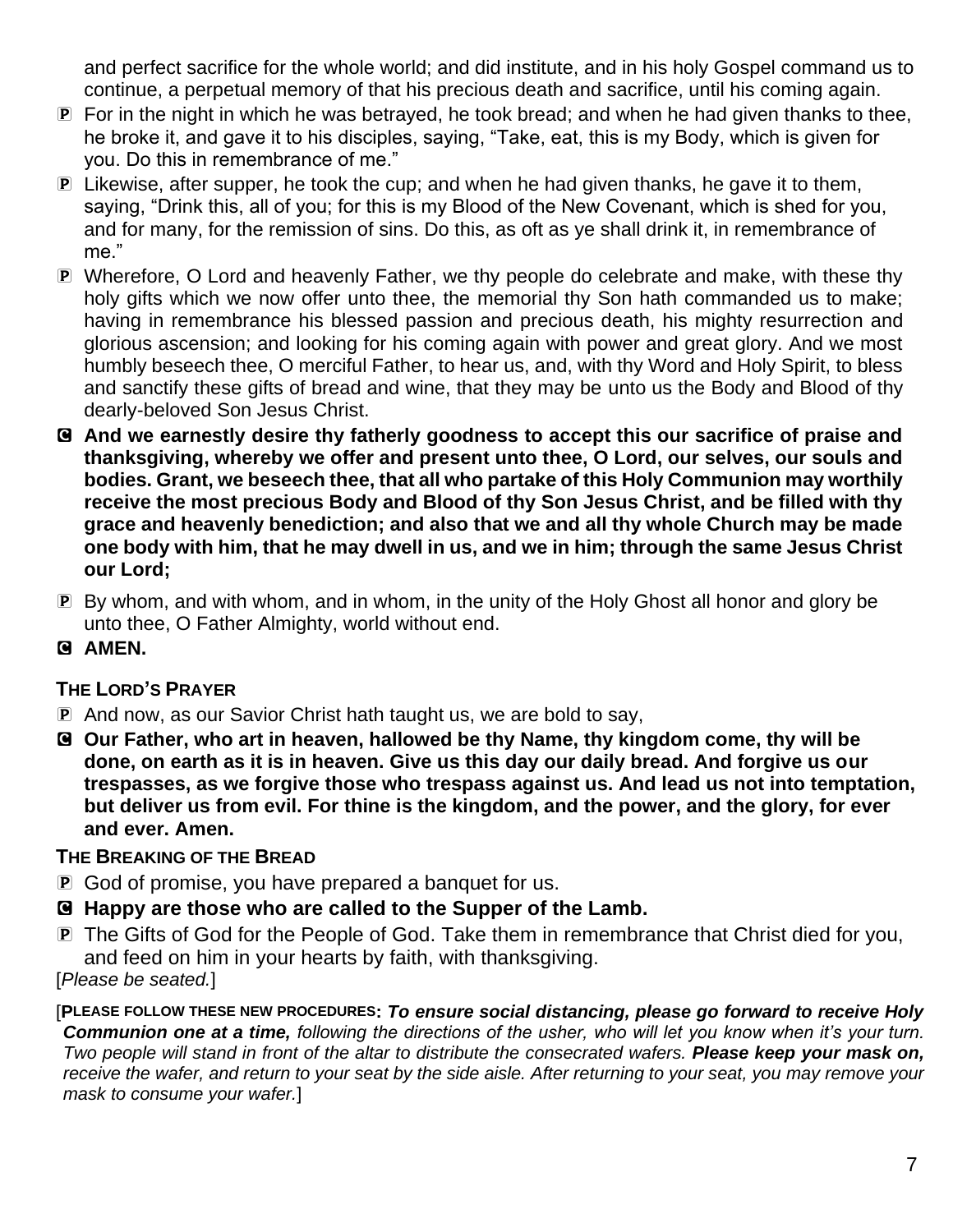#### **THE PRAYER AFTER COMMUNION**

[*Please kneel or stand, as you choose.*]

- P Let us pray.
- C **Almighty and everliving God, we most heartily thank thee for that thou dost feed us, in these holy mysteries, with the spiritual food of the most precious Body and Blood of thy Son our Savior Jesus Christ; and dost assure us thereby of thy favor and goodness towards us; and that we are very members incorporate in the mystical body of thy Son, the blessed company of all faithful people; and are also heirs, through hope, of thy everlasting kingdom. And we humbly beseech thee, O heavenly Father, so to assist us with thy grace, that we may continue in that holy fellowship, and do all such good works as thou hast prepared for us to walk in; through Jesus Christ our Lord, to whom, with thee and the Holy Ghost, be all honor and glory, world without end. Amen.**

*[ The Piper will now lead us to the courtyard for the Kirkin 'O' The Tartans]*

#### **KIRKIN' O' THE TARTANS**

*[Please stand for Scotland the Brave.]*

- P Present the Tartans! Will you each state the name of your clan. [When invited by the priest, please state the name of your clan, sept or family.]
- P Eternal God, bless the members, symbols and sacred colors of the clans present today, and grant that all who share this heritage of faith and sacrifice may do justly, love mercy, and walk humbly with you; through the grace of our Lord Jesus Christ.
- C **Amen.**
- P The Celtic conviction of the unity of all Creation bids us to use our proud heritage not as a means of division or superiority, but to bring blessing and hospitality to all humanity. Let us covenant together in the spirit of unity:
- C **We are all united in the clan and Kirk of Jesus Christ, for there is but one Lord, one faith, one baptism, one God and Father of us all. We present ourselves before Almighty God in gratitude for our heritage and covenant with God and with humanity to be people that seek to be a blessing to all lands, clans and times. Amen.**
- P May God, who has given you the will to make this covenant, give you the grace and means to keep it.
- C **Amen.**

#### **THE BLESSING AND DISMISSAL**

[*Please stand.*]

- P Go out into the world in peace. Have courage! Hold fast to what is good. Return no one evil for evil. Strengthen the faint-hearted, support the weak, help the suffering. Honor all people. Love and serve the Lord your God, rejoicing in the power of the Holy Spirit. The Blessing of our Triune God, God the Father, God the Son, and God the Holy Spirit, be with you and remain with you.
- C **Amen.**
- D Let us go forth in the name of Christ.
- C **Thanks be to God!**